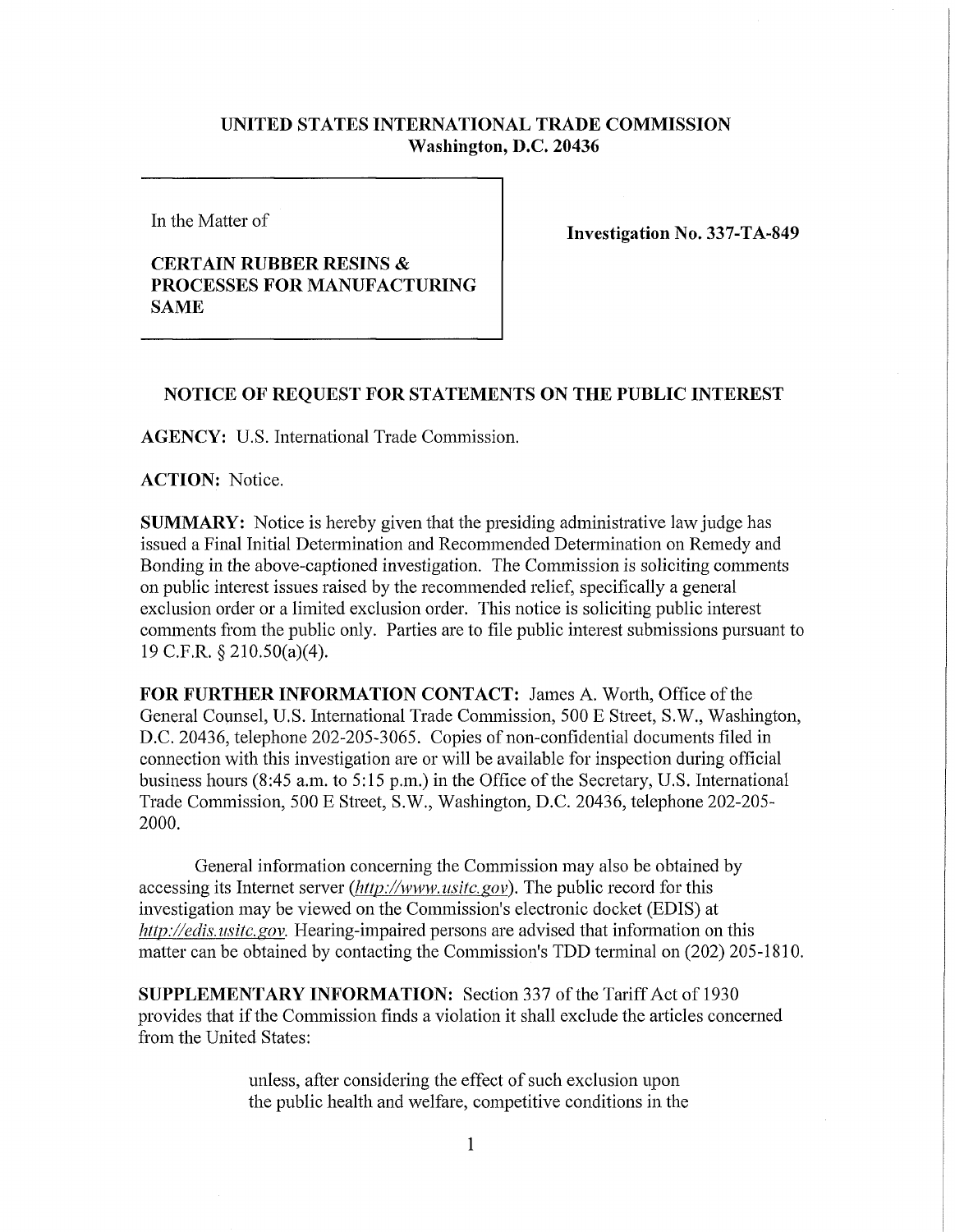United States economy, the production of like or directly competitive articles in the United States, and United States consumers, it finds that such articles should not be excluded from entry.

19 U.S.C. § 1337(d)(1). A similar provision applies to cease and desist orders. 19 U.S.C.  $§$  1337(f)(1).

The Commission is interested in further development of the record on the public interest in these investigations. Accordingly, members of the public are invited to file submissions of no more than five (5) pages, inclusive of attachments, concerning the public interest in light of the administrative law judge's Recommended Determination on Remedy and Bonding issued in this investigation on June 17, 2013. Comments should address whether issuance of a general exclusion order or a limited exclusion order in this investigation would affect the public health and welfare in the United States, competitive conditions in the United States economy, the production of like or directly competitive articles in the United States, or United States consumers.

In particular, the Commission is interested in comments that:

- (i) explain how the articles potentially subject to the recommended orders are used in the United States;
- (ii) identify any public health, safety, or welfare concerns in the United States relating to the recommended orders;
- (iii) identify like or directly competitive articles that complainant, its licensees, or third parties make in the United States which could replace the subject articles if they were to be excluded;
- (iv) indicate whether complainant, complainant's licensees, and/or third party suppliers have the capacity to replace the volume of articles potentially subject to the recommended exclusion order and/or a cease and desist order within a commercially reasonable time; and
- (v) explain how the general exclusion order or limited exclusion order would impact consumers in the United States.

Written submissions must be filed no later than by close of business on August 14, 2013.

Persons filing written submissions must file the original document electronically on or before the deadlines stated above and submit 8 true paper copies to the Office of the Secretary by noon the next day pursuant to section 210.4(f) of the Commission's Rules of Practice and Procedure (19 C.F.R. 210.4(f)). Submissions should refer to the investigation number ("Inv. No. 849") in a prominent place on the cover page and/or the